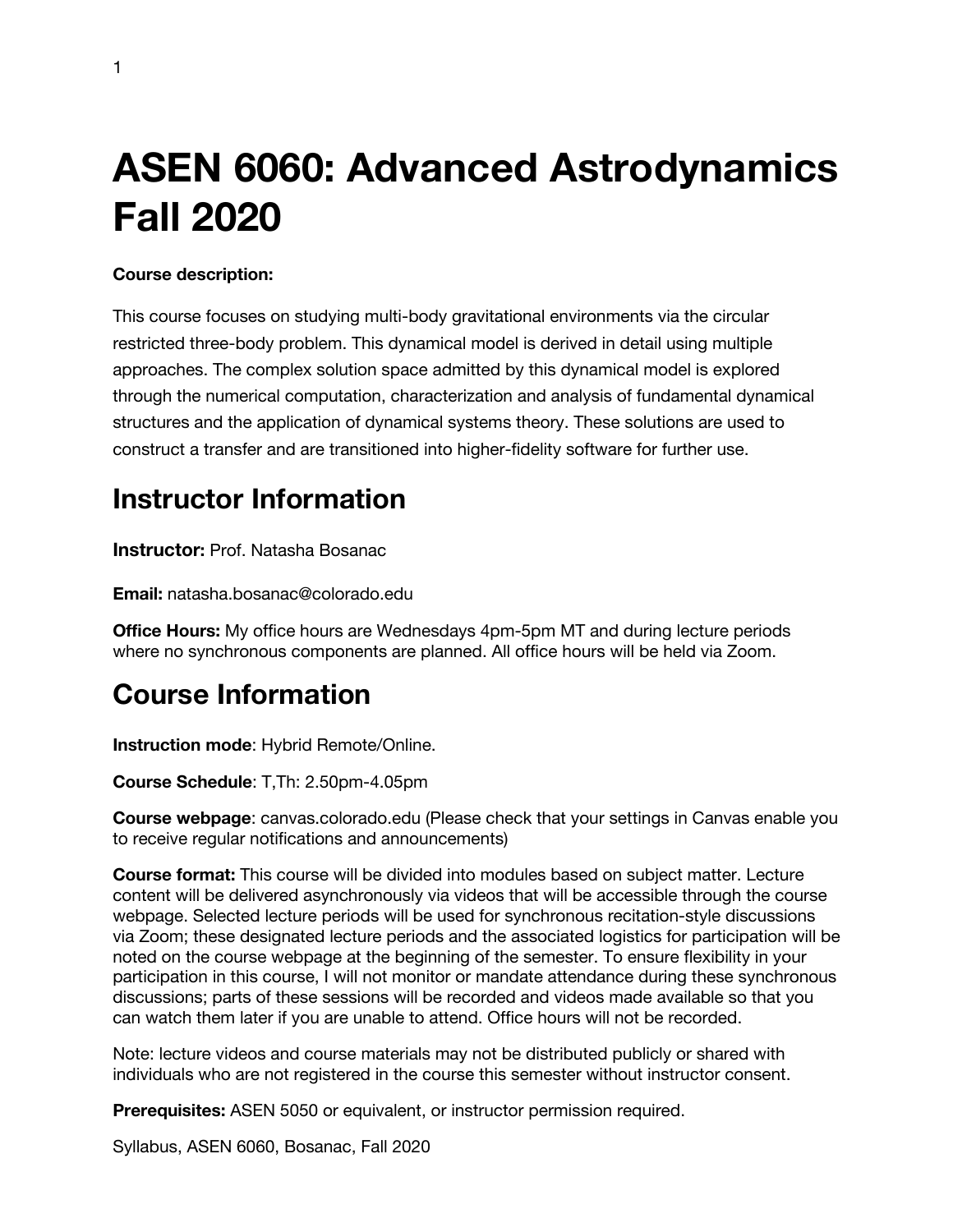### **Student Learning Objectives**

By the end of this course, students should be able to:

- 1. Describe the formulation of the circular restricted three-body problem and derive the equations of motion
- 2. Implement a numerical corrections procedure and examine the validity of the results
- 3. Compute, characterize and analyze equilibrium points and periodic orbits as well as their hyperbolic invariant manifolds
- 4. Transition solutions into STK or GMAT
- 5. Design simple transfers in the circular restricted three-body problem
- 6. Formulate technically precise and clear discussions of a solution to a problem and critically assess the corresponding results and observations.

# **Textbooks**

There is no required textbook for this course. Any recommendations to useful, but optional, references will be provided on the course webpage for anyone who is interested.

### **Software**

To implement numerical computations, please use either MATLAB (preferred), Python or C++. If you choose to use an alternative language or software, I will not be able to provide you with any useful feedback on your scripts or suggestions for addressing any problems.

To transition solutions into higher-fidelity software, you may use either GMAT or STK. Neither of these software may be accessible to users of assistive technology. If you use assistive technology to access the course material, please contact me as soon as possible to discuss.

To participate in the synchronous course components office hours, we will use Zoom. Please feel free to use Zoom in a manner that you feel comfortable with. For instance, while it would be nice for you to turn on your video, it is certainly not required; there are many reasons why you may be unable or uncomfortable with this and I will respect your decision.

# **Grading Policy**

Homework: 75%

Final Project: 25%

Syllabus, ASEN 6060, Bosanac, Fall 2020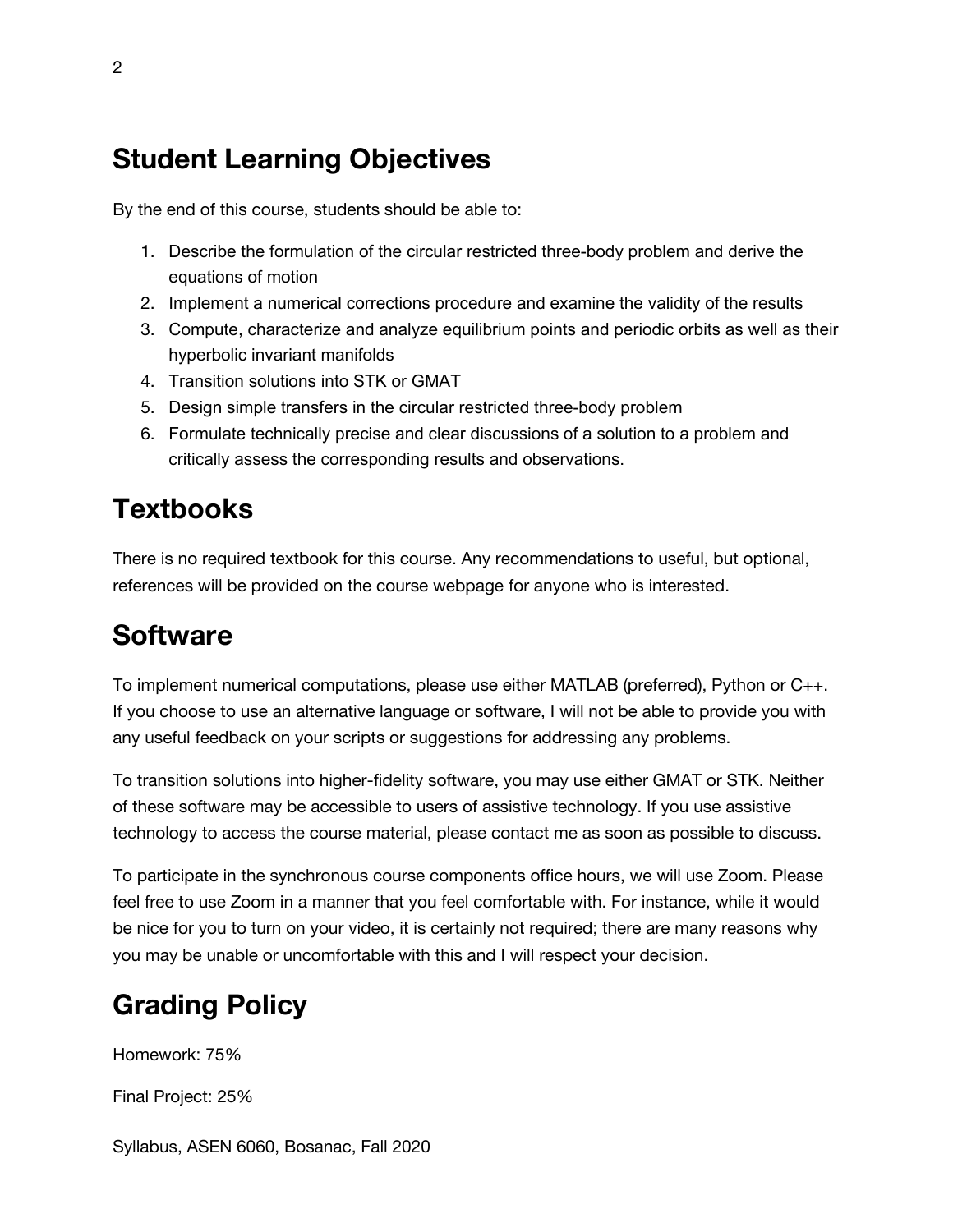### **Assessment Policies**

#### **Homework Assignments**

There will be five homework assignments throughout the semester that will feature a combination of analytical derivations and developing numerical procedures. Homework submissions will be graded on both the accuracy of the answers and the accompanying working/discussion. Homework submissions – including those that require implementing numerical procedures – require a clear and technically precise discussion that may consist of the following elements: discussion of relevant theory and technical details, description of the solution to a problem, listing intermediate steps and quantities, description of the results, analysis of the results, and justification of the results. Where appropriate, the text of any computational scripts must be appended to the end of your homework submission; a script alone is not considered a sufficient homework submission. For any writeups, you are welcome to either hand-write or type your responses; please ensure they are clear and legible.

You are welcome to collaborate with your peers to discuss solution approaches, compare results and debug numerical procedures. However, you must write your own scripts, implement your own scenarios in STK or GMAT and write up your own responses.

Homeworks will be submitted electronically as a single pdf and will generally be due on Sunday evenings to accommodate students who need a flexible schedule due to their current location, work, carer or other commitments. You may consider submitting your homework before this deadline and during your preferred working hours to facilitate creating work/life boundaries during the semester. Once you submit your homework electronically, please double check that the file has uploaded correctly and is not corrupted; I cannot grade a homework if I cannot open the file.

If you need to request an extension on the homework, please send me an email. I would appreciate if you could send this no later than 3pm on the Friday before the deadline, where possible, so that I have an opportunity to respond during reasonable working hours. However, we are all trying to survive a global pandemic and unforeseen emergencies may very well arise. I will do my best to accommodate these requests with a solution that is both flexible for you and feasible for me.

If you believe that your homework has been graded incorrectly, you will have two weeks from the date that the homeworks are returned to request a regrade. Regrade requests must be submitted in writing via email and include an outline of the reason that you suspect an error.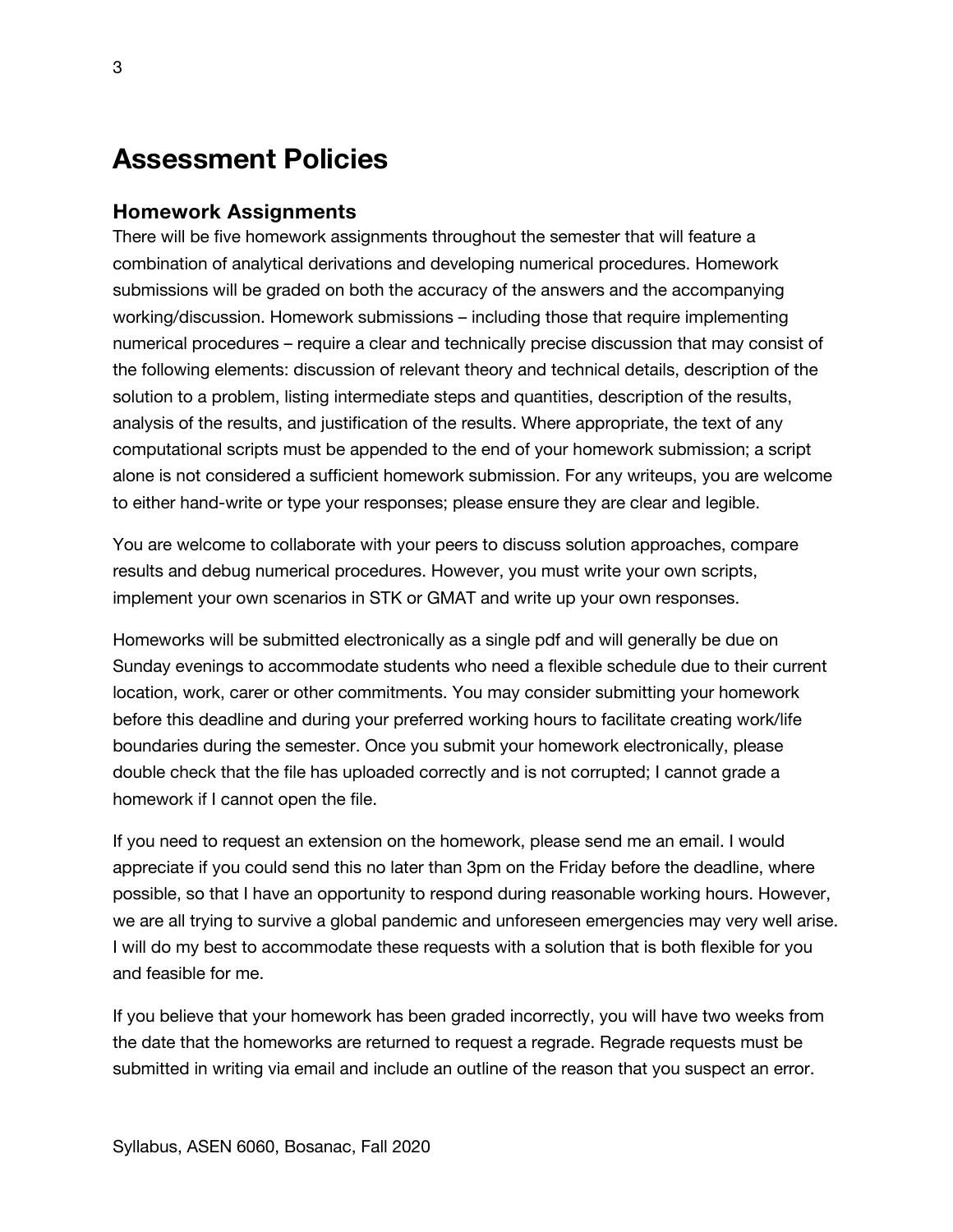#### **Final Project**

There will be one final project that is due in the last week of classes. This project will focus on numerically generating a transfer in the circular restricted three-body problem. Further information will be provided in the middle of the semester.

# **Classroom Behavior**

Both students and faculty are responsible for maintaining an appropriate learning environment in all instructional settings, whether in person, remote or online. Those who fail to adhere to such behavioral standards may be subject to discipline. Professional courtesy and sensitivity are especially important with respect to individuals and topics dealing with race, color, national origin, sex, pregnancy, age, disability, creed, religion, sexual orientation, gender identity, gender expression, veteran status, political affiliation or political philosophy. For more information, see the policies on classroom behavior and the Student Code of Conduct.

# **Requirements for COVID-19**

As a matter of public health and safety due to the pandemic, all members of the CU Boulder community and all visitors to campus must follow university, department and building requirements, and public health orders in place to reduce the risk of spreading infectious disease. Required safety measures at CU Boulder relevant to the classroom setting include:

- maintain 6-foot distancing when possible,
- wear a face covering in public indoor spaces and outdoors while on campus consistent with state and county health orders,
- clean local work area,
- practice hand hygiene,
- follow public health orders, and
- if sick and you live off campus, do not come onto campus (unless instructed by a CU Healthcare professional), or if you live on-campus, please alert CU Boulder Medical Services.

Students who fail to adhere to these requirements will be asked to leave class, and students who do not leave class when asked or who refuse to comply with these requirements will be referred to Student Conduct and Conflict Resolution. For more information, see the policies on COVID-19 Health and Safety and classroom behavior and the Student Code of Conduct. If you require accommodation because a disability prevents you from fulfilling these safety measures, please see the "Accommodation for Disabilities" statement on this syllabus.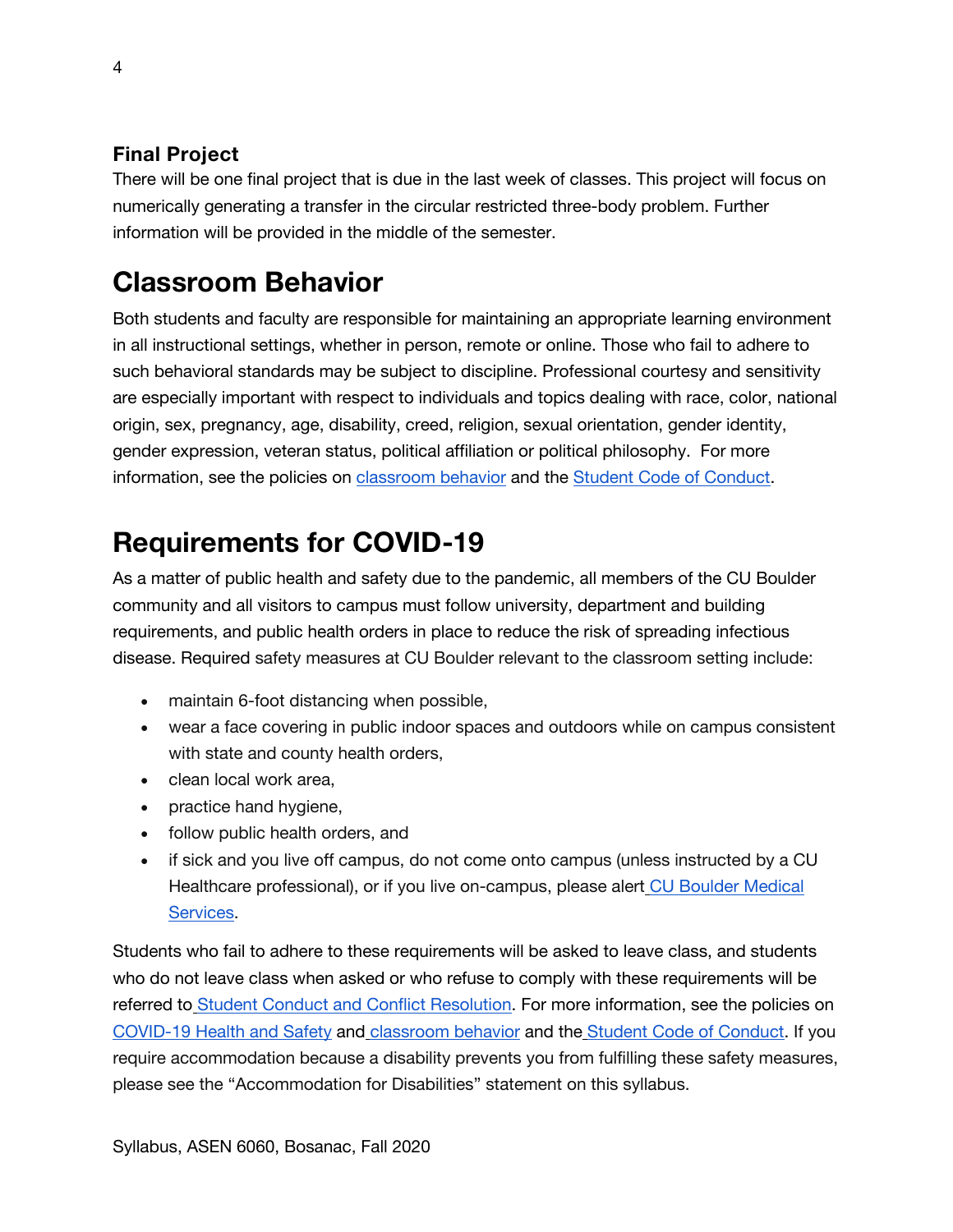Before returning to campus, all students must complete the COVID-19 Student Health and Expectations Course. Before coming on to campus each day, all students are required to complete a Daily Health Form.

Students who have tested positive for COVID-19, have symptoms of COVID-19, or have had close contact with someone who has tested positive for or had symptoms of COVID-19 must stay home and complete the Health Questionnaire and Illness Reporting Form remotely.

In this class, we do not have any in-person participation; however, if you are sick or quarantined, please let me know whenever you need any accommodations and/or extensions.

### **Accommodation for Disabilities**

If you qualify for accommodations because of a disability, please submit your accommodation letter from Disability Services to your faculty member in a timely manner so that your needs can be addressed. Disability Services determines accommodations based on documented disabilities in the academic environment. Information on requesting accommodations is located on the Disability Services website. Contact Disability Services at 303-492-8671 or dsinfo@colorado.edu for further assistance. If you have a temporary medical condition or injury, see Temporary Medical Conditions under the Students tab on the Disability Services website.

### **Preferred Student Names and Pronouns**

CU Boulder recognizes that students' legal information doesn't always align with how they identify. Students may update their preferred names and pronouns via the student portal; those preferred names and pronouns are listed on instructors' class rosters. In the absence of such updates, the name that appears on the class roster is the student's legal name.

# **Honor Code**

All students enrolled in a University of Colorado Boulder course are responsible for knowing and adhering to the Honor Code. Violations of the policy may include: plagiarism, cheating, fabrication, lying, bribery, threat, unauthorized access to academic materials, clicker fraud, submitting the same or similar work in more than one course without permission from all course instructors involved, and aiding academic dishonesty. All incidents of academic misconduct will be reported to the Honor Code (honor@colorado.edu); 303-492-5550). Students who are found responsible for violating the academic integrity policy will be subject

Syllabus, ASEN 6060, Bosanac, Fall 2020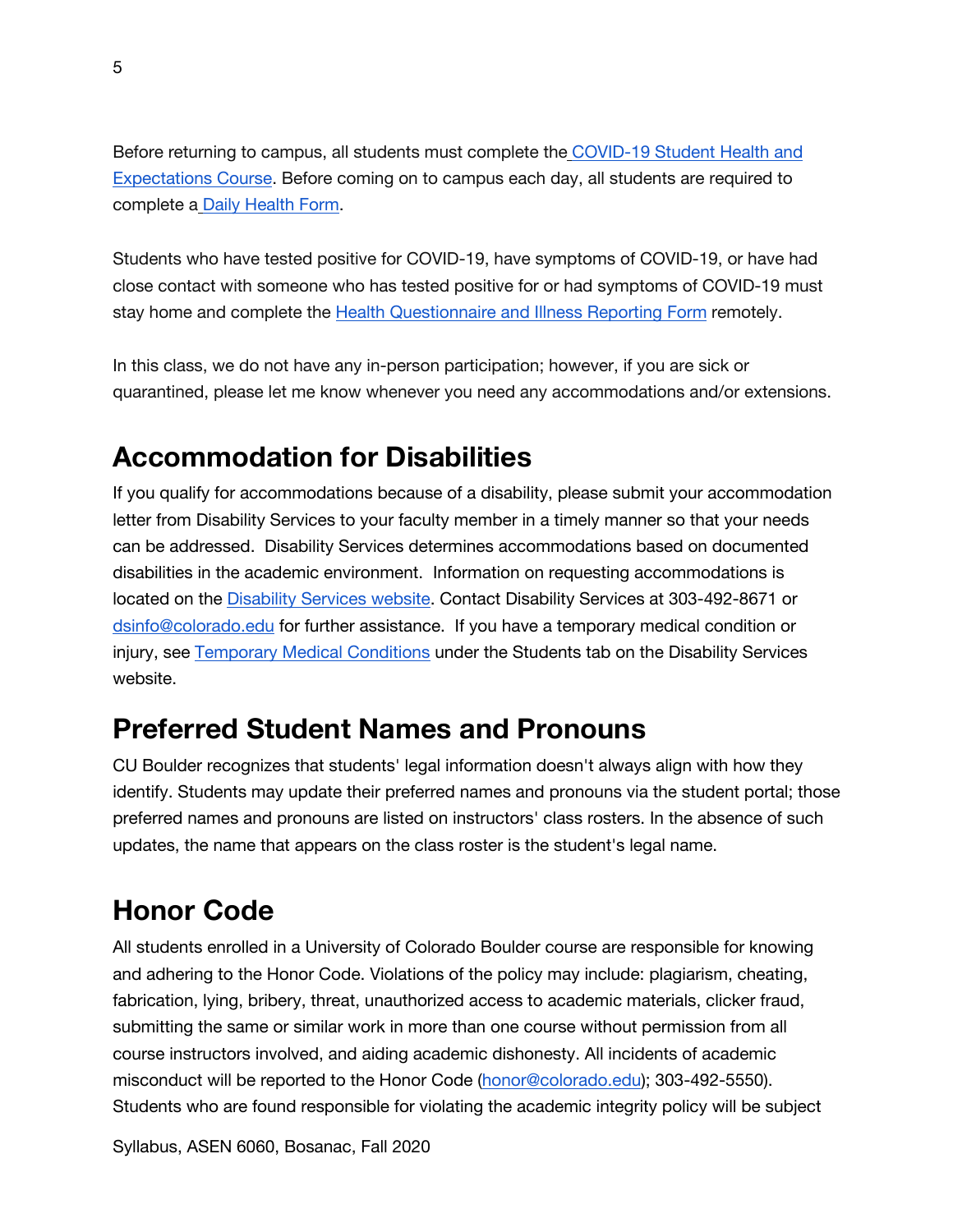to nonacademic sanctions from the Honor Code as well as academic sanctions from the faculty member. Additional information regarding the Honor Code academic integrity policy can be found at the Honor Code Office website.

## **Sexual Misconduct, Discrimination, Harassment and/or Related Retaliation**

The University of Colorado Boulder (CU Boulder) is committed to fostering a positive and welcoming learning, working, and living environment. CU Boulder will not tolerate acts of sexual misconduct, intimate partner abuse (including dating or domestic violence), stalking, or protected-class discrimination or harassment by members of our community. Individuals who believe they have been subject to misconduct or retaliatory actions for reporting a concern should contact the Office of Institutional Equity and Compliance (OIEC) at 303-492-2127 or cureport@colorado.edu. Information about the OIEC, university policies, anonymous reporting, and the campus resources can be found on the OIEC website.

Please know that faculty and instructors have a responsibility to inform OIEC when made aware of incidents of sexual misconduct, discrimination, harassment and/or related retaliation, to ensure that individuals impacted receive information about options for reporting and support resources.

# **Religious Observances**

Campus policy regarding religious observances requires that faculty make every effort to deal reasonably and fairly with all students who, because of religious obligations, have conflicts with scheduled exams, assignments or required attendance. In this class, please provide me with a list of these conflicts in the first two weeks of the semester.

See the campus policy regarding religious observances for full details.